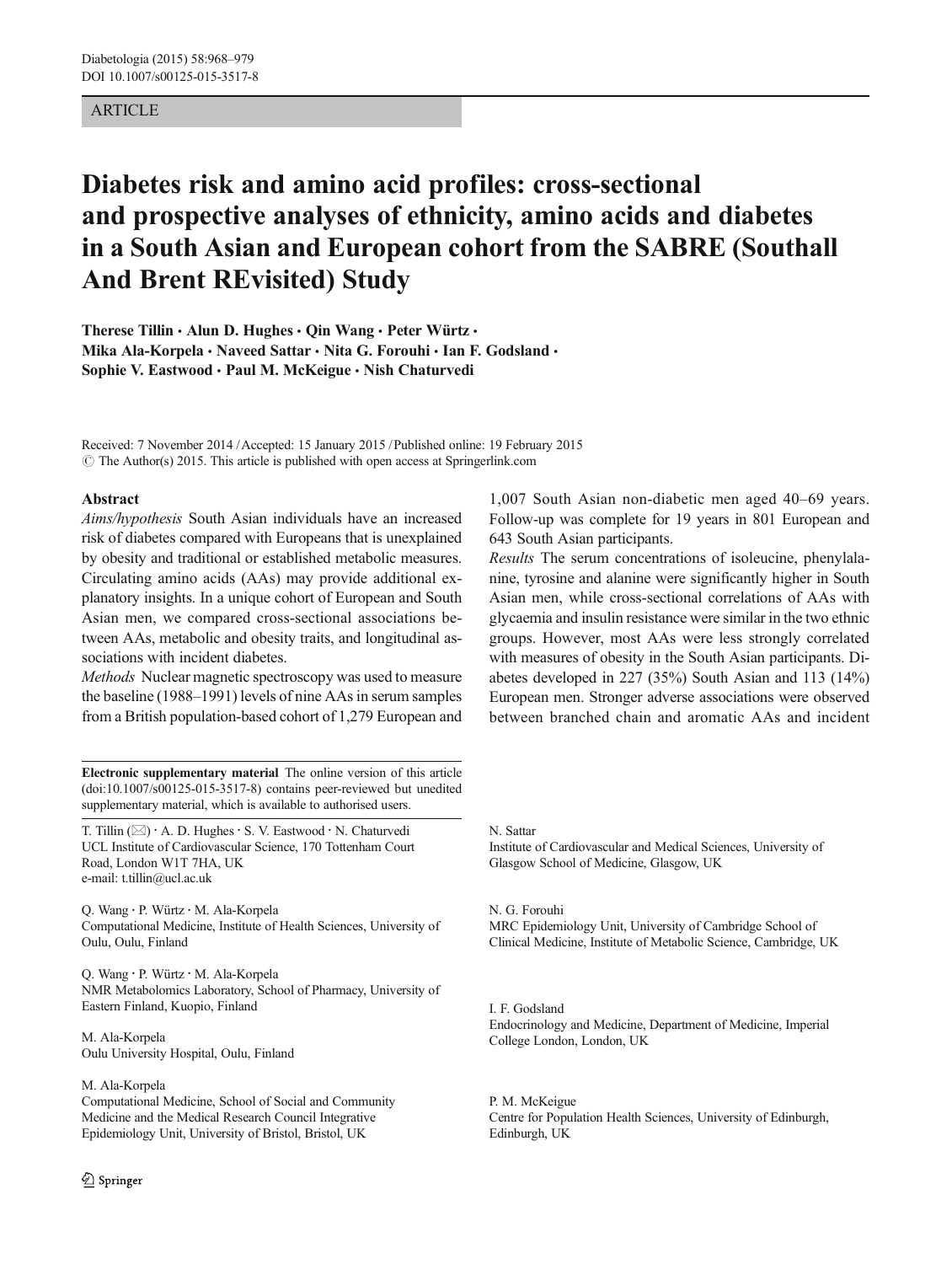diabetes in South Asian men. Tyrosine was a particularly strong predictor of incident diabetes in South Asian individuals, even after adjustment for metabolic risk factors, including obesity and insulin resistance (adjusted OR for a 1 SD increment, 1.47, 95% CI 1.17, 1.85,  $p=0.001$ ) compared with Europeans (OR 1.10, 0.87, 1.39,  $p=0.4$ ;  $p=0.045$  for ethnicity×tyrosine interaction).

Conclusions/interpretation Branched chain and aromatic AAs, particularly tyrosine, may be a focus for identifying novel aetiological mechanisms and potential treatment targets for diabetes in South Asian populations and may contribute to their excess risk of diabetes.

Keywords Amino acids . Cohort . Diabetes . Ethnicity . European . South Asian

#### Abbreviations

| AA           | Amino acid                          |
|--------------|-------------------------------------|
| <b>IDI</b>   | Integrated improvement index        |
| Matsuda-IR   | Matsuda index of insulin resistance |
| <b>NMR</b>   | Nuclear magnetic resonance          |
| <b>NRI</b>   | Net reclassification index          |
| <b>SABRE</b> | Southall And Brent REvisited        |
| <b>SHR</b>   | Sub-hazard ratio                    |
|              |                                     |

### Introduction

The global burden of type 2 diabetes is set to rise exponentially, with the Indian subcontinent predicted to contribute the greatest increase in the number of people with diabetes by 2030 [[1](#page-10-0)]. South Asian migrant populations also experience a greater burden of diabetes than their host populations of white European origin [\[2](#page-10-0), [3](#page-10-0)]. The causal mechanisms underlying progression to type 2 diabetes remain poorly understood, and no study has yet compellingly explained the reasons for the excess risk of diabetes experienced by South Asian individuals, suggesting that complex metabolic disturbances may underlie the ethnic difference [\[3](#page-10-0)].

Many recent studies using metabolite profiling in European-origin populations have suggested five branched chain and aromatic amino acids (AAs) as predictors of insulin resistance and the future onset of type 2 diabetes [[4](#page-10-0)–[9\]](#page-10-0). A combination of three AAs predicted future diabetes in the Framingham Offspring Study, and this finding was replicated in an independent prospective cohort and in a random cohort sample [\[5\]](#page-10-0). More recently, a study of over 9,000 Finnish men revealed that increasing glycaemia was associated with increasing levels of six AAs (alanine, isoleucine, leucine, valine, phenylalanine and tyrosine) and with decreasing levels of histidine and glutamine; these AA associations were almost fully explained by insulin sensitivity [[10\]](#page-10-0).

Associations of AA profiles with insulin resistance were reported in a small cross-sectional study of 263 South Asian and Chinese men living in Singapore. The findings suggested that perturbations in AA homeostasis and increased protein turnover might underlie insulin resistance in these Chinese and South Asian men [\[7](#page-10-0)]. To our knowledge, there is only one other published study of AA profiles in association with insulin resistance or diabetes in South Asian individuals [\[11\]](#page-10-0), and no studies that provide longitudinal data.

In a population-based cohort of non-diabetic British European and South Asian men followed up for 19 years, we compared by ethnicity nine circulating AAs (isoleucine, leucine, valine, phenylalanine, tyrosine, alanine, glutamine, glycine and histidine) in association with markers of insulin resistance and obesity, both in a cross-sectional analysis and as predictors of incident diabetes. Given the paucity of such studies in non-European populations, we also attempted a replication in South Asian men of the widely cited Framingham Offspring Study [\[5](#page-10-0)] with regard to AAs in association with incident diabetes.

## Methods

The SABRE (Southall And Brent REvisited) Study involves a community-based cohort of European, South Asian and African-Caribbean origin living in North and West London. Details of the cohort have been published elsewhere [[12\]](#page-10-0). Participants aged 40–69 years at baseline (1988–1991) were randomly selected from age- and sex-stratified primary care physician lists ( $n=4,063$ ) and workplaces ( $n=795$ ) in the London districts of Southall and Brent. As primary care registration is free and provides access to all health services in the UK, this forms a representative and comprehensive sampling frame. The baseline study was designed to investigate cardiometabolic risk in different ethnic groups, primarily in men. The current analyses are restricted to South Asian and European men recruited to the Southall arm of the study (1988– 1990), due to the availability of stored baseline serum samples. We excluded those with diabetes at the baseline visit.

All the South Asian participants were migrants originating from the Indian subcontinent (52% Punjabi Sikh, 20% Hindu, 15% Muslim and 13% other South Asian). Interviewers recorded ethnicity on the basis of physical appearance, country of birth, name and parental origins supplemented with direct enquiry in cases of doubt. At baseline (1988–1990), the participants underwent fasting (morning) blood tests, BP measurements and anthropometry, and completed a health and lifestyle questionnaire. The questionnaire included the frequency of alcohol consumption and food frequency covering the major food groups consumed over the previous week.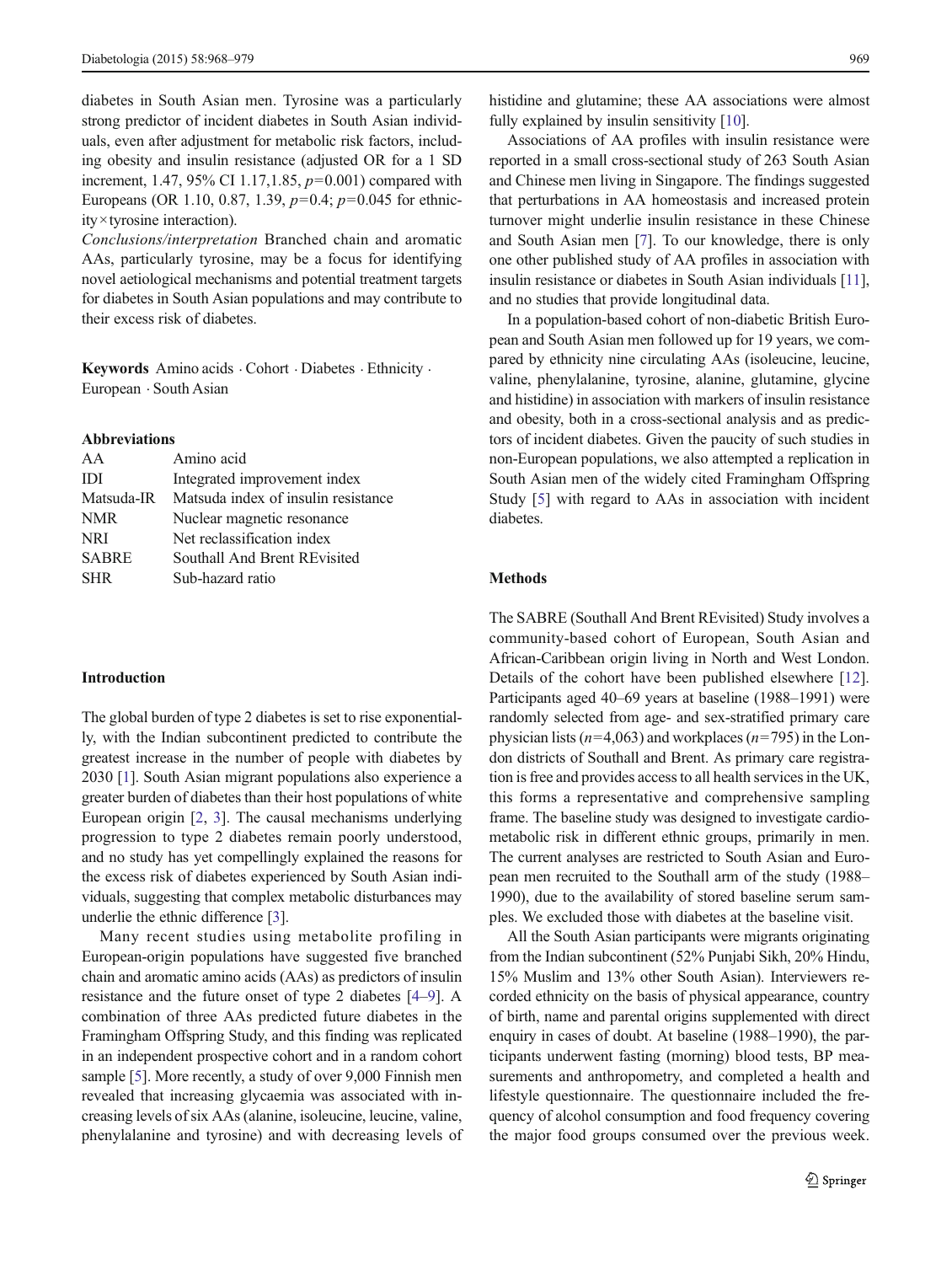Physical activity was assessed by questionnaire, giving a summary estimate of weekly energy expenditure in daily activities plus sport, walking, cycling and strenuous activities [\[13\]](#page-10-0). An OGTT was also performed at the baseline visit [\[12\]](#page-10-0). Serum samples from participants attending the Southall study centres were stored at −80°C.

Deaths were flagged by the Office for National Statistics. During the period 2008–2011, survivors were invited to participate in a follow-up, including health and lifestyle questionnaires, a review of the primary care medical record and/or clinic attendance at St Mary's Hospital, London. Clinic attendees fasted overnight and underwent measurements as at baseline.

All the participants gave their written informed consent. Approval for the baseline study was obtained from Ealing, Hounslow and Spelthorne, Parkside and University College London research ethics committees, and at follow-up from the St Mary's Hospital Research Ethics Committee (ref. 07/ H0712/109).

Identifying baseline and incident diabetes The physician's diagnosis or 1999 WHO criteria [\[14](#page-10-0)] for fasting and OGTT blood glucose measurements defined baseline diabetes as an exclusion criterion. Incident diabetes was identified from a positive report from at least one of the following sources:

- 1. A review of the primary care medical record that reported a diagnosis of diabetes or the prescription of any glucoselowering medications
- 2. The participant questionnaire, with a recall of physiciandiagnosed diabetes together with the year of diagnosis and/or the receipt of named glucose-lowering medication
- 3. Clinical follow-up at 20 years with fasting or OGTT plasma glucose results meeting the 1999 WHO criteria [[14](#page-10-0)]; plasma glucose was measured using hexokinase/NADP methods (Abbott Diagnostics, Maidenhead, UK)
- 4. A death certificate for the participant.

For the OGTT, plasma glucose and insulin were measured both at baseline and at follow-up during fasting and at 2 h after the oral ingestion of 75 g glucose [\[12](#page-10-0)]. Hepatic insulin resistance (HOMA-IR) was estimated using the HOMA2 calculator [[15\]](#page-10-0), and the Matsuda index of insulin resistance (Matsuda-IR=inverse of insulin sensitivity calculated according to the methods of Matsuda and DeFronzo [\[16](#page-10-0), [17\]](#page-10-0)) provided an estimate of whole-body insulin resistance, based on the glucose and insulin values during fasting and at 2 h after the OGTT [\[16](#page-10-0), [17\]](#page-10-0).

Other baseline measurements Seated BP was recorded as the mean of two resting measurements. The participant's height was measured using a stadiometer. The waist and hip circumferences were measured using a fibreglass tape with a spring balance set to a constant tension of 600 g. Harpenden calipers were used to a standard protocol to measure the skinfold thickness. Subcutaneous truncal fat was estimated by adding together the subscapular and suprailiac skinfold thicknesses.

AA quantification A high-throughput serum nuclear magnetic resonance (NMR) platform was used for AA quantification. The baseline fasting serum samples were stored at −80°C and thawed overnight in a refrigerator. A proton NMR spectrum was acquired in which spectral signals from macromolecules and lipoprotein lipids were suppressed to enhance the detection of AAs. The levels of nine AAs were quantified (isoleucine, leucine, valine, phenylalanine, tyrosine, alanine, glutamine, glycine and histidine) in mmol/L. The AA profiling has previously been used in large epidemiological studies [[10\]](#page-10-0), and the methodology has been described in detail elsewhere [\[18](#page-10-0)–[20\]](#page-10-0).

Statistical analyses We tabulated baseline conventional risk factors and the nine measured AAs in non-diabetic participants for cross-sectional analysis and in those for whom diabetes follow-up data were available. We show medians (interquartile ranges) because of the non-normal nature of many of the distributions. Variables with a non-normal distribution were natural log-transformed and standardised to 1 SD before further analysis. The results are presented for individual AAs, for the three-AA combination (isoleucine, phenylalanine and tyrosine) and for the five-AA combination (isoleucine, leucine, valine, phenylalanine and tyrosine) [[5\]](#page-10-0). Summary variables were derived for combinations of AAs according to the formula: z-score of log  $X_1$ +z-score of log  $X_2$ +z-score of log  $X_3$ , with  $X_i$  denoting the value of the *j*th AA. All the scores were thereafter scaled to 1 SD.

We examined the correlations between AAs, markers of obesity and insulin resistance, and glycaemia at baseline using non-parametric methods (Spearman's rho). We tested ethnic differences in the correlations between AAs and markers of insulin resistance and obesity using Fisher's r to z transformation [\[21\]](#page-10-0).

Prospective analyses used logistic regression to describe age-adjusted associations between the AAs as continuous variables and incident diabetes using ethnicity-specific models. The use of logistic regression for the primary analyses avoided the loss of cases with missing dates of diagnosis and improved the comparison with findings of the Framingham Offspring Study [[5](#page-10-0)]. The associations between AAs and incident diabetes were further tested using quartiles of AA concentrations. The analyses were adjusted for age together with a group of prespecified conventional risk factors that had been identified in our earlier published analyses as important mediators of ethnic differences in the incidence of diabetes (WHR, truncal skinfold thickness, Matsuda-IR, smoking and HDLcholesterol level) [[3\]](#page-10-0). We further added the self-reported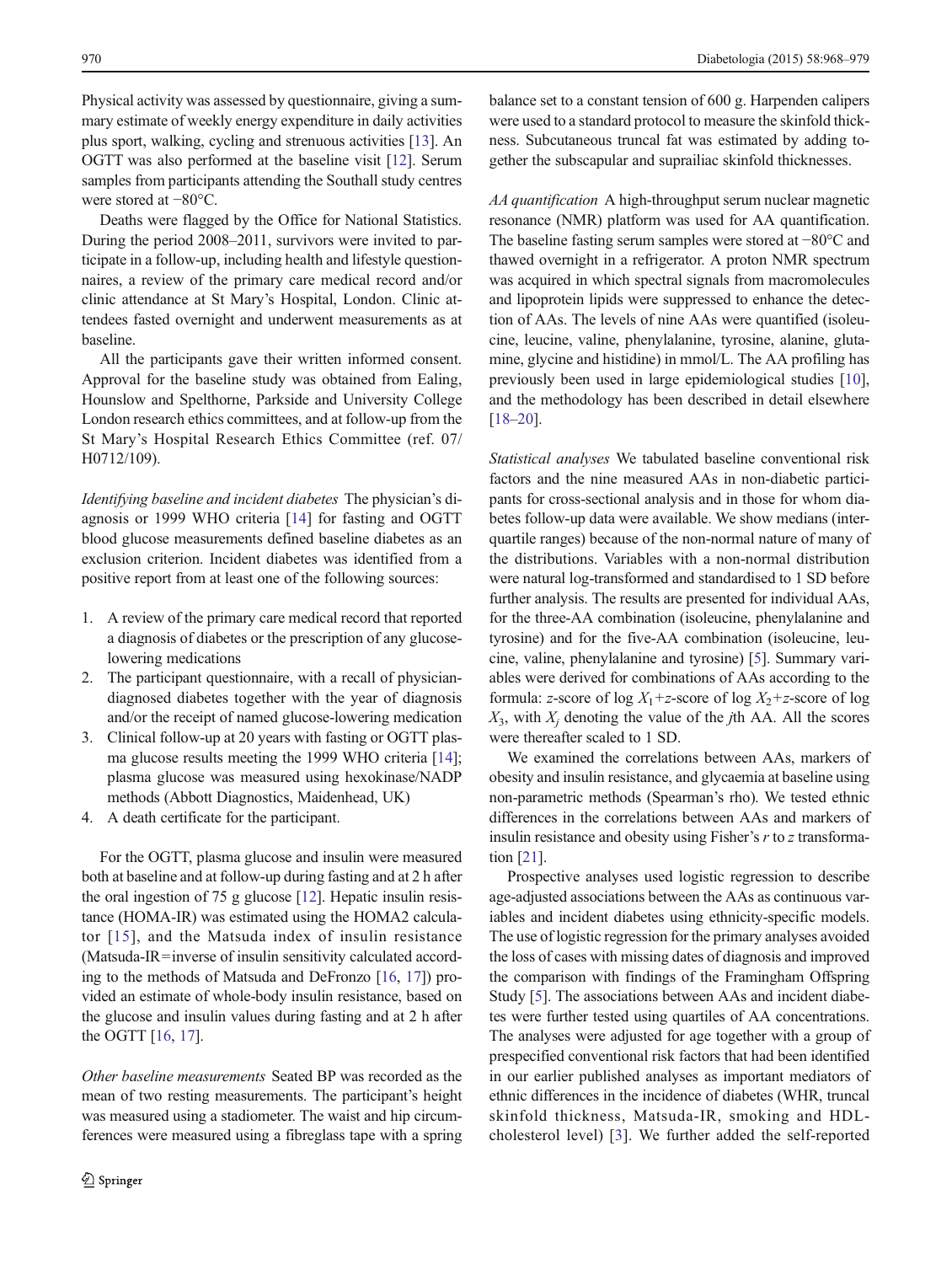number of units of alcohol consumption to this model as alcohol consumption has been shown to affect AA levels [[22\]](#page-10-0). We assessed the interactions between ethnicity and each AA in association with incident diabetes, and examined the effects of adjustment for AAs and prespecified covariates on the ethnic differences in risk of diabetes. For comparability with the Framingham Offspring Study, model 5 was adjusted for age, fasting blood glucose and BMI.

We compared the predictive powers of AAs and conventional risk factors for risk of diabetes using the net reclassification index (NRI), the integrated improvement index (IDI) and Harrell's C statistic [\[23,](#page-10-0) [24\]](#page-10-0). NRI cut-off points of 15%/ 30% were selected a priori to reflect the high incidence rates observed as there are no thresholds for intervention with regard to diabetes risk.

In the sensitivity analyses, we repeated the above analyses of associations with incident diabetes as follows:

- 1. Further adjustment of model 4 for the frequency of meat/fish, dairy and green vegetable consumption and physical activity, and for serum creatinine as a marker of renal function
- 2. Separate analyses for the three largest South Asian subgroups (the Sikh [52%], Hindu [20%] and Muslim [15%] groups)
- 3. The use of competing risks regression (where the competing risk was death from other causes) based on Fine and Gray's proportional subhazards methods [\[25](#page-10-0)].

Statistical significance was defined as  $p < 0.05$ . We did not apply a correction for multiple testing as the associations between the AAs and glycaemic risk factors and risk of diabetes are established in populations of European origin [\[5,](#page-10-0) [8,](#page-10-0) [10,](#page-10-0) [26\]](#page-10-0). Statistical analyses were conducted using Stata v13 statistical software (StataCorp, College Station, TX, USA).

# **Results**

Of 1,515 European and 1,419 South Asian male study participants from the Southall study centres, 1,423 (94%) and 1,111 (78%), respectively, did not have diabetes at baseline and were included in this study. Serum samples were available for 1,279 European men and 1,007 South Asian men, of whom 801 (63%) Europeans and 643 (64%) South Asians had known follow-up information for diabetes status (electronic supplementary material [ESM] Fig. 1).

Baseline cross-sectional analyses (Southall centre: 1988– 1990) South Asian men were more insulin resistant and more had diagnosed hypertension compared with European men. They were more centrally obese but had lower a BMI. They

were less physically active, consumed less alcohol and smoked less. They also reported a lower consumption of meat, fish and dairy products (Table [1](#page-4-0)). The serum concentrations of isoleucine, phenylalanine, tyrosine and alanine were significantly higher in South Asian men (Table [2](#page-5-0)). The findings were almost identical in those with and without information on diabetes status at follow-up. No participants were receiving lipid-lowering medications at baseline. Among the South Asian men, the concentrations of branched chain AAs and histidine were higher in Muslims than in Sikhs or Hindus, while the glutamine and glycine concentrations were higher in the Hindu than the Sikh or Muslim participants; however, the ethnic differences in AA levels compared with Europeans were maintained regardless of the South Asian subgroup.

Positive and significant correlations with markers of glycaemia and insulin resistance were observed for isoleucine, leucine, valine, phenylalanine, tyrosine and alanine in both ethnic groups. The correlations were non-significantly weaker between AAs and glycaemia and insulin resistance in South Asian men. Histidine was weakly positively correlated with measures of glycaemia and insulin resistance, and glycine and glutamine were negatively correlated in both ethnic groups. Most AAs were less strongly correlated with obesity measures in South Asian men (significantly so for branched chain AAs and alanine) (Table [3\)](#page-5-0).

Prospective analyses: AAs and incident diabetes (1988– 2011) The median duration of follow-up was 19 years. Diabetes developed in 227 South Asian men (35%) and 113 European men (14%). The median (interquartile range) number of years from baseline to the development of diabetes was 15 (11, 18) in Europeans and 14 (9, 18) in South Asians ( $p=$ 0.075), and the median (interquartile range) age at diagnosis of diabetes was 67 (60, 71) years in the European participants and 62 (57, 68) years in the South Asian participants  $(p<0.0002)$ .

In logistic regression analyses adjusted only for age, all AAs and AA combinations were associated with incident diabetes in both ethnic groups (Table [4](#page-6-0), model 1), with the exception of phenylalanine, glutamine and histidine in European men and glycine in South Asian men. Similar results were obtained when the AAs were analysed in quartiles (see ESM Table 1). Multivariable analyses for the European men showed that, with the exception of glycine and isoleucine, all linear associations (per SD log-transformed AA level) were markedly attenuated following adjustments for obesity and further attenuated on adjustment for insulin resistance and other conventional risk factors (Table [4](#page-6-0), models 2–5). Positive associations between incident diabetes and individual AAs and the three- and five-AA combinations were generally more marked in South Asian individuals and only partially attenuated on adjustment for obesity measures and fasting glucose levels (Table [4](#page-6-0), models 2 and 5).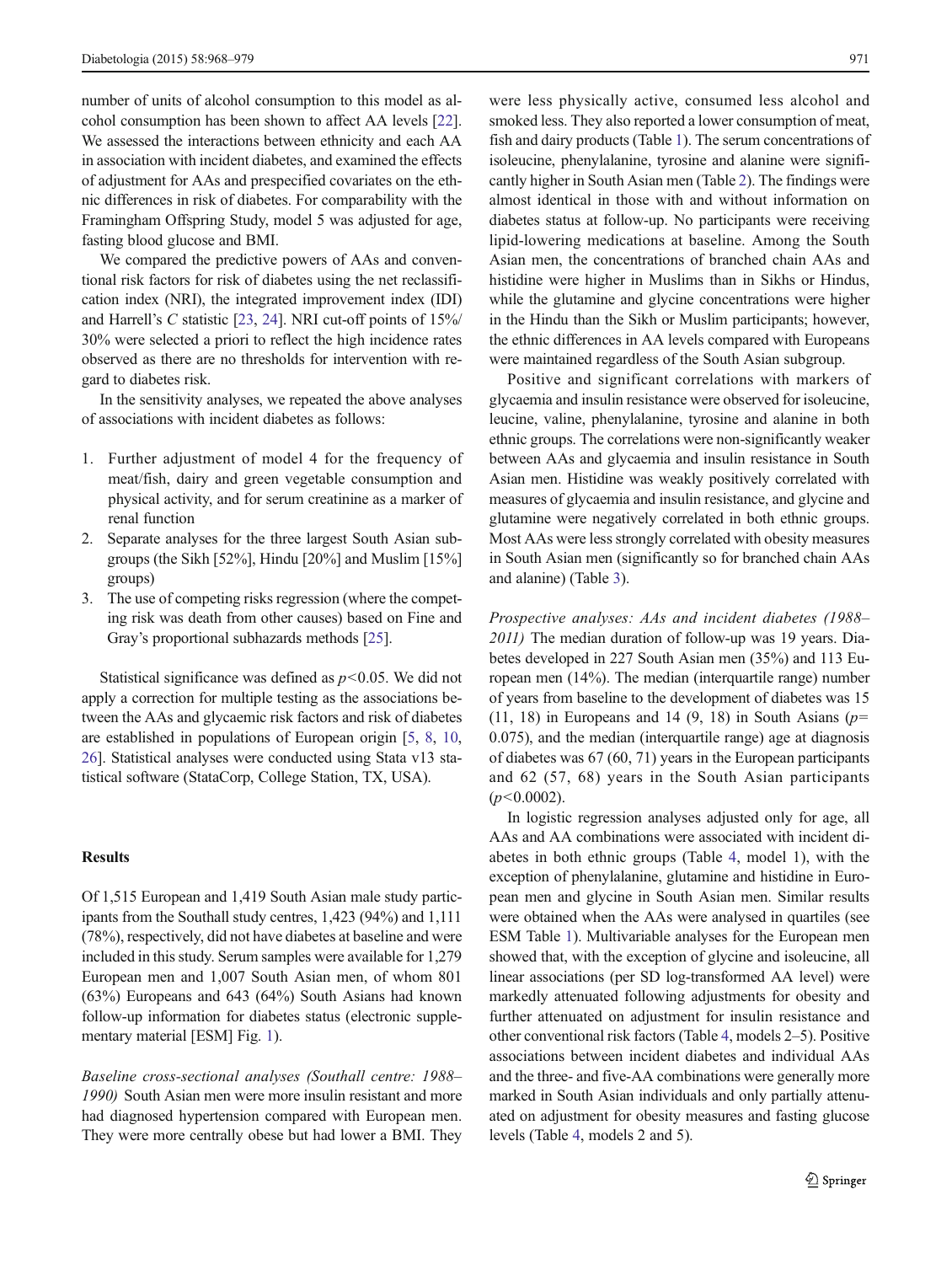#### <span id="page-4-0"></span>Table 1 Baseline characteristics of European and South Asian men without baseline diabetes

| <b>Baseline</b> characteristics                                                                       | All with stored baseline serum (included<br>in cross-sectional analyses) |                                           |                         | All with stored baseline serum and data<br>regarding diabetes status at follow-up<br>(included in prospective analyses) |                                           |                    |  |
|-------------------------------------------------------------------------------------------------------|--------------------------------------------------------------------------|-------------------------------------------|-------------------------|-------------------------------------------------------------------------------------------------------------------------|-------------------------------------------|--------------------|--|
|                                                                                                       | South Asian<br>$p$ values<br>European<br>for ethnic<br>difference        |                                           | European<br>South Asian |                                                                                                                         | $p$ values<br>for ethnic<br>difference    |                    |  |
| Number of individuals                                                                                 | 1,279                                                                    | 1,007                                     |                         | 801                                                                                                                     | 643                                       |                    |  |
| Age, mean±SD                                                                                          | $52.9 \pm 7.3$                                                           | $50.6 \pm 7.0$                            | < 0.001                 | $52.6 \pm 7.2$                                                                                                          | $50.6 \pm 7.0$                            | < 0.001            |  |
| Fasting glucose (mmol/l)                                                                              | 5.36 (5.04, 5.69)                                                        | 5.46 (5.09, 5.83)                         | < 0.001                 | 5.36 (5.03, 5.71)                                                                                                       | 5.45 (5.06, 5.82)                         | < 0.001            |  |
| 2 h glucose (mmol/l)                                                                                  | 4.85 (4.04, 5.66)                                                        | 5.34 (4.50, 6.20)                         | < 0.001                 | 4.86(4.04, 5.72)                                                                                                        | 5.27 (4.45, 6.08)                         | < 0.001            |  |
| Fasting insulin (pmol/l)                                                                              |                                                                          | 50.00 (33.34, 72.23) 69.80 (47.92, 98.62) | < 0.001                 |                                                                                                                         | 51.39 (34.03, 73.62) 69.10 (47.92, 98.62) | < 0.001            |  |
| 2 h insulin (pmol/l)                                                                                  | 134.04 (79.87,<br>234.05)                                                | 274.67 (158.35,<br>504.90)                | < 0.001                 | 141.68 (33.34,<br>235.44)                                                                                               | 275.37 (159.74,<br>497.26)                | < 0.001            |  |
| HDL-cholesterol (mmol/l)<br>Triacylglycerols (mmol/l)                                                 | $n=1,272$<br>1.24(1.05, 1.48)                                            | $n=1,000$<br>1.15(0.98, 1.35)             | < 0.001<br>< 0.001      | $n = 795$<br>1.24(1.06, 1.48)                                                                                           | $n = 640$<br>1.15(0.99, 1.37)             | < 0.001<br>< 0.001 |  |
| Serum creatinine (µmol/l)                                                                             | 1.43(1.02, 2.09)                                                         | 1.71(1.15, 2.51)                          | < 0.001                 | 1.36(0.99, 2.0)<br>60.79 (55.0, 67.79)                                                                                  | 1.60(1.09, 2.31)                          | < 0.001            |  |
| HOMA-IR                                                                                               | 60.37 (54.60, 67.24)                                                     | 57.47 (51.43, 64.03)                      | < 0.001                 |                                                                                                                         | 57.47 (51.78, 63.15)<br>1.1(0.8, 1.6)     | < 0.001            |  |
| Matsuda-IR                                                                                            | 0.8(0.5, 1.2)<br>0.20(0.13, 0.32)                                        | 1.1(0.8, 1.6)<br>0.35(0.22, 0.58)         | < 0.001                 | 0.8(0.6, 1.2)<br>0.21(0.13, 0.33)                                                                                       | 0.35(0.22, 0.57)                          | < 0.001            |  |
| Waist circumference (cm)                                                                              | 90.9 (84.5, 97.7)                                                        |                                           | 0.02                    |                                                                                                                         | 91.5 (85.7, 97.6)                         | 0.06               |  |
|                                                                                                       |                                                                          | 92.1 (86.1, 98.5)                         |                         | 90.6 (84.7, 97.5)                                                                                                       |                                           |                    |  |
| <b>WHR</b>                                                                                            | 0.94(0.90, 0.98)                                                         | 0.98(0.93, 1.02)                          | < 0.001                 | 0.94(0.90, 0.98)                                                                                                        | 0.98(0.93, 1.02)                          | < 0.001            |  |
| Truncal skinfold thickness (cm)                                                                       | 3.7(2.9, 4.7)                                                            | 4.5(3.7, 5.5)                             | < 0.001                 | 3.7(2.9, 4.7)                                                                                                           | 4.5(3.7, 5.7)                             | < 0.001            |  |
| BMI $(kg/m2)$                                                                                         | 25.65 (23.68, 27.96)                                                     | 25.46 (23.50, 27.53)                      | 0.03                    | 25.63 (23.69, 27.78)                                                                                                    | 25.28 (23.30, 27.23)                      | 0.05               |  |
| Systolic BP (mmHg)                                                                                    | 121 (111, 132)                                                           | 122 (112, 133)                            | 0.04                    | 119 (110, 132)                                                                                                          | 121 (112, 133)                            | 0.02               |  |
| Treated hypertension                                                                                  | 103(8)                                                                   | 117(12)                                   | 0.004                   | 63(8)                                                                                                                   | 81(13)                                    | 0.003              |  |
| Smoking, never/ex/current (%)                                                                         | 26/41/33                                                                 | 74/9/16                                   | < 0.001                 | 28/40/32                                                                                                                | 74/10/16                                  | < 0.001            |  |
| Alcohol (units per week)                                                                              | $n=1,244$<br>11(3, 23)                                                   | $n = 969$<br>3(0, 15)                     | < 0.001                 | $n = 774$<br>12(3, 24)                                                                                                  | $n = 619$<br>3(0, 14)                     | < 0.001            |  |
| Meat and fish consumption during<br>previous 7 days, quartiles of<br>frequency, lowest to highest (%) | 4/15/40/41                                                               | 35/26/25/13                               | < 0.0001                | 3/14/40/42                                                                                                              | 36/26/24/15                               | < 0.0001           |  |
| Dairy product consumption during<br>previous 7 days, none/1<br>day/2-3 days/most days $(\%)$          | 2/4/11/83                                                                | 7/8/19/66                                 | < 0.0001                | 2/4/11/83                                                                                                               | 6/6/20/67                                 | < 0.0001           |  |
| Green vegetable consumption during 7/7/32/54<br>previous 7 days, none/1<br>day/2-3 days/most days (%) |                                                                          | 4/8/35/53                                 | 0.017                   | 6/7/31/56                                                                                                               | 4/8/36/51                                 | 0.057              |  |
| Physical activity ( $kJ \times 10^3$ /week)                                                           | 11(7, 16)                                                                | 9(5, 13)                                  | < 0.001                 | 11(7, 16)                                                                                                               | 9(5, 13)                                  | < 0.001            |  |
| Education (years)                                                                                     | 10(9, 11)                                                                | 12(10, 15)                                | < 0.001                 | 10(9, 11)                                                                                                               | 12(10, 15)                                | < 0.001            |  |

Data are median (interquartile range),  $n$   $(\%)$  unless otherwise stated

Additional adjustment for Matsuda-IR, smoking and HDLcholesterol level and then alcohol consumption resulted in further attenuation for branched chain AAs, phenylalanine, alanine, glutamine and histidine (models 3 and 4). However, the association for tyrosine was particularly marked among the South Asian participants even after full adjustment (fully adjusted OR for a 1 SD increment in the log-transformed level: 1.47 [1.17, 1.85] vs Europeans: 1.10 [0.87, 1.39]; ethnicity×tyrosine interaction  $p=0.045$  (fully adjusted)). Similarly, the three- and five-AA combinations of isoleucine, leucine, valine, phenylalanine and tyrosine were also more strongly associated with incident diabetes in South Asian participants (fully adjusted ORs [model 4]: South Asians: 1.32 [1.04, 1.68] and 1.31[1.04, 1.66] vs European participants: 1.03 [0.82, 1.29] and 1.05 [0.84, 1.30]), with weak evidence of ethnicity interactions ( $p=0.10$  and 0.13, respectively) (Table [4](#page-6-0), model 4). Glycine was negatively associated with incident diabetes in European but not in South Asian men (interaction  $p=0.06$ ).

Comparisons with the Framingham Offspring Study are shown following adjustment for age, fasting glucose level and BMI (Table [4](#page-6-0), model 5). In European men, the model 5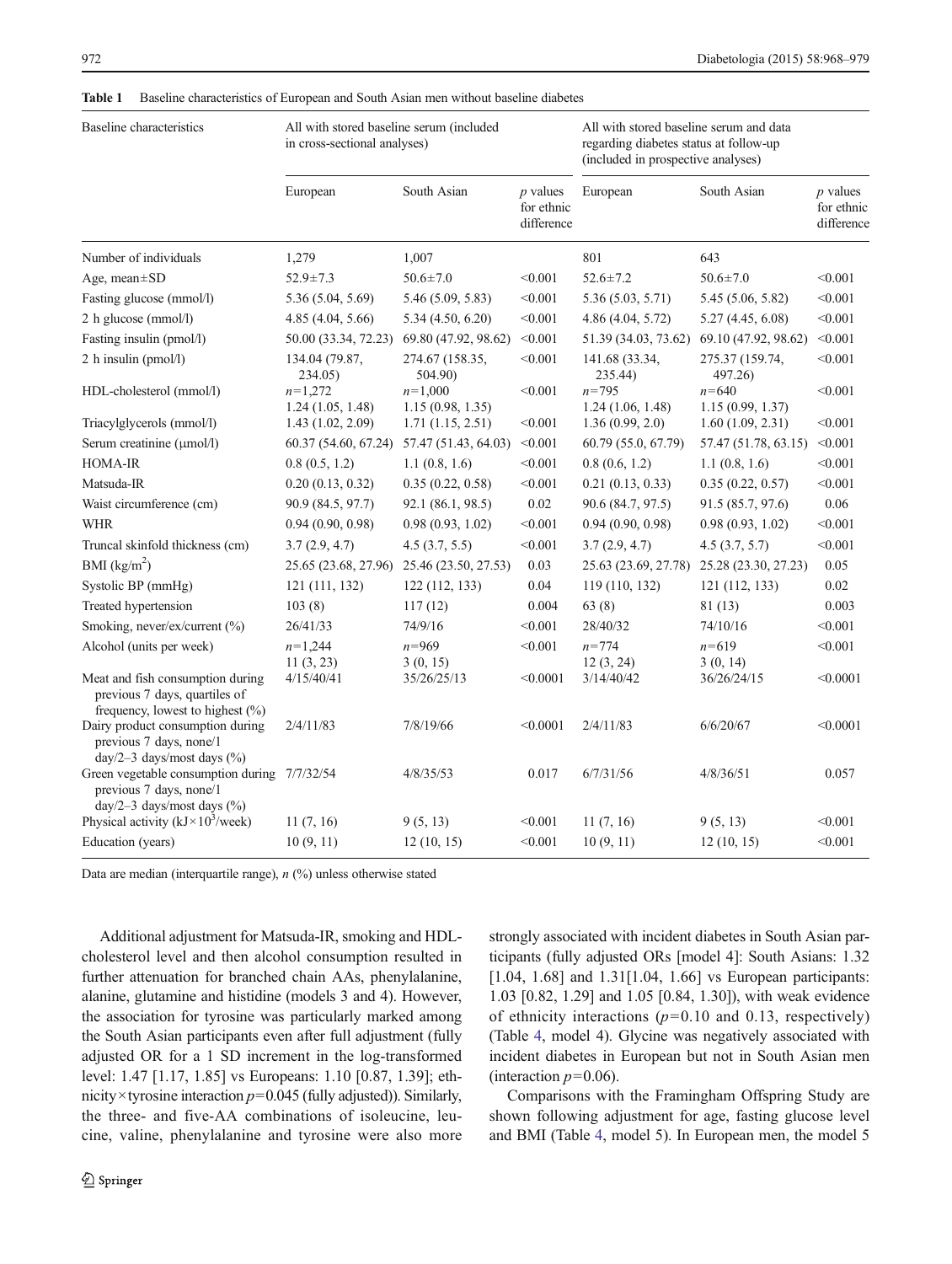## <span id="page-5-0"></span>Table 2 Baseline AA levels of European and South Asian men (all without baseline diabetes)

| Amino acids (mmol/l)                            | All with stored baseline serum (included in<br>cross-sectional analyses) |                                  | All with stored baseline serum and data regarding<br>diabetes status at follow-up (included in prospective<br>analyses) |                                  |                                  |                                        |
|-------------------------------------------------|--------------------------------------------------------------------------|----------------------------------|-------------------------------------------------------------------------------------------------------------------------|----------------------------------|----------------------------------|----------------------------------------|
| Baseline characteristics                        | European                                                                 | South Asian                      | $p$ values<br>for ethnic<br>difference                                                                                  | European                         | South Asian                      | $p$ values<br>for ethnic<br>difference |
| Number                                          | 1,279                                                                    | 1,007                            |                                                                                                                         | 801                              | 643                              |                                        |
| Isoleucine                                      | 0.057(0.050, 0.066)                                                      | 0.060(0.052, 0.068)              | < 0.0001                                                                                                                | 0.058(0.050, 0.066)              | 0.060(0.052, 0.068)              | 0.002                                  |
| Leucine                                         | 0.091(0.080, 0.11)                                                       | 0.093(0.083, 0.11)               | 0.17                                                                                                                    | 0.092(0.081, 0.11)               | 0.092(0.083, 0.10)               | 0.8                                    |
| Valine                                          | 0.179(0.158, 0.202)                                                      | 0.178(0.156, 0.199)              | 0.17                                                                                                                    | 0.180(0.158, 0.204)              | 0.176(0.155, 0.198)              | 0.017                                  |
| Phenylalanine                                   | 0.092(0.084, 0.10)                                                       | 0.094(0.086, 0.10)               | 0.019                                                                                                                   | 0.092(0.084, 0.10)               | 0.094(0.085, 0.10)               | 0.12                                   |
| Tyrosine                                        | 0.054(0.048, 0.061)                                                      | 0.060(0.053, 0.067)              | < 0.0001                                                                                                                | 0.054(0.048, 0.061)              | 0.059(0.052, 0.067)              | < 0.0001                               |
| Isoleucine, phenylalanine,<br>tyrosine combined | 0.205(0.186, 0.2228)                                                     | 0.213(0.197, 0.234)              | < 0.0001                                                                                                                | 0.205(0.186, 0.228)              | 0.213(0.197, 0.233)              | < 0.0001                               |
| Alanine                                         | 0.326(0.290, 0.365)                                                      | 0.335(0.301, 0.375)              | < 0.0001                                                                                                                | 0.328(0.290, 0.367)              | 0.335(0.302, 0.374)              | 0.001                                  |
| Glutamine                                       | 0.384(0.257, 0.448)                                                      | 0.410(0.309, 0.471)              | < 0.0001                                                                                                                | 0.385(0.262, 0.450)              | 0.415(0.317, 0.473)              | < 0.0001                               |
| Glycine                                         | $n=1,267$<br>0.288(0.262, 0.318)                                         | $n = 998$<br>0.282(0.256, 0.311) | 0.006                                                                                                                   | $n = 794$<br>0.287(0.262, 0.316) | $n = 638$<br>0.282(0.257, 0.312) | 0.10                                   |
| Histidine                                       | 0.077(0.069, 0.088)                                                      | 0.078(0.070, 0.089)              | 0.3                                                                                                                     | 0.077(0.068, 0.088)              | 0.078(0.070, 0.090)              | 0.14                                   |

Data are median (interquartile range)

|  | Table 3 Correlations between AAs and markers of glycaemia/insulin resistance and obesity at baseline in non-diabetic men |  |  |  |  |  |  |
|--|--------------------------------------------------------------------------------------------------------------------------|--|--|--|--|--|--|
|--|--------------------------------------------------------------------------------------------------------------------------|--|--|--|--|--|--|

| Spearman's $\rho^a$ | European men<br>$(n=1,279)$<br>South Asian<br>men $(n=1,007)$ | Fasting<br>glucose | 2 <sub>h</sub><br>glucose | Fasting<br>insulin | 2 <sub>h</sub><br>insulin |                 | HOMA-IR Matsuda-IR WHR |                   | Waist<br>circumference | <b>BMI</b>     | Truncal skinfold<br>thickness |
|---------------------|---------------------------------------------------------------|--------------------|---------------------------|--------------------|---------------------------|-----------------|------------------------|-------------------|------------------------|----------------|-------------------------------|
| Isoleucine          | European men                                                  | 0.16               | 0.12                      | 0.35               | 0.28                      | 0.35            | 0.34                   | 0.30              | 0.34                   | 0.31           | 0.32                          |
|                     | South Asian men                                               | 0.13               | 0.13                      | 0.34               | 0.32                      | 0.34            | 0.36                   | 0.21 <sup>b</sup> | $0.25^{\rm b}$         | $0.23^b$       | 0.30                          |
| Leucine             | European men                                                  | 0.18               | 0.10                      | 0.30               | 0.20                      | 0.31            | 0.27                   | 0.23              | 0.27                   | 0.27           | 0.29                          |
|                     | South Asian men                                               | 0.14               | 0.07                      | 0.26               | 0.21                      | 0.26            | 0.25                   | $0.14^{b}$        | $0.19^{b}$             | $0.18^{b}$     | 0.25                          |
| Valine              | European men                                                  | 0.18               | 0.14                      | 0.32               | 0.23                      | 0.33            | 0.30                   | 0.23              | 0.28                   | 0.29           | 0.31                          |
|                     | South Asian men                                               | 0.15               | 0.12                      | 0.26               | 0.27                      | 0.27            | 0.29                   | $0.13^{b}$        | $0.19^{b}$             | 0.22           | 0.29                          |
| Phenylalanine       | European men                                                  | 0.19               | 0.13                      | 0.24               | 0.18                      | 0.25            | 0.23                   | 0.26              | 0.25                   | 0.22           | 0.21                          |
|                     | South Asian men                                               | 0.09               | 0.11                      | 0.21               | 0.18                      | 0.21            | 0.22                   | 0.22              | 0.22                   | 0.15           | 0.20                          |
| Tyrosine            | European men                                                  | 0.22               | 0.11                      | 0.36               | 0.26                      | 0.36            | 0.33                   | 0.32              | 0.35                   | 0.34           | 0.31                          |
|                     | South Asian men                                               | 0.23               | 0.14                      | 0.29               | 0.24                      | 0.30            | 0.30                   | 0.30              | 0.35                   | 0.30           | 0.27                          |
| Alanine             | European men                                                  | 0.27               | 0.12                      | 0.34               | 0.23                      | 0.35            | 0.31                   | 0.20              | 0.24                   | 0.23           | 0.22                          |
|                     | South Asian men                                               | 0.24               | 0.15                      | 0.27               | 0.20                      | 0.29            | 0.27                   | 0.17              | $0.16^{\rm b}$         | 0.17           | 0.23                          |
| Glutamine           | European men                                                  | $-0.11$            | $-0.09$                   | $-0.18$            | $-0.07$                   | $-0.18$         | $-0.14$                | $-0.11$           | $-0.12$                | $-0.12$        | $-0.16$                       |
|                     | South Asian men                                               | $-0.07$            | $-0.03^{\rm a}$           | $-0.17$            | $-0.04^{\rm a}$           | $-0.17$         | $-0.10$                | $-0.08$           | $-0.08$                | $-0.07$        | $-0.15$                       |
| Glycine             | European men<br>$(n=1,267)$                                   | $0.04^{\rm a}$     | $-0.0^{\rm a}$            | $-0.07$            | $-0.10$                   | $-0.05$         | $-0.09$                | $-0.09$           | $-0.10$                | $-0.11$        | $-0.05$                       |
|                     | South Asian men<br>$(n=998)$                                  | $0.03^{\rm a}$     | 0.003 <sup>a</sup>        | $-0.06^{\rm a}$    | $-0.09$                   | $-0.06^{\rm a}$ | $-0.08$                | $-0.08$           | $-0.11$                | $-0.15$        | $-0.01a$                      |
| Histidine           | European men                                                  | 0.08               | 0.08                      | 0.11               | $0.04^{\rm a}$            | 0.10            | 0.09                   | $0.03^{\rm a}$    | 0.07                   | 0.07           | 0.14                          |
|                     | South Asian men                                               | $0.07^{\rm a}$     | 0.03 <sup>a</sup>         | $0.04^{\rm a}$     | 0.01 <sup>a</sup>         | $0.04^{\rm a}$  | 0.03 <sup>a</sup>      | 0.01 <sup>a</sup> | $0.02^{\rm a}$         | $0.02^{\rm a}$ | 0.16                          |

 $a_p$  values for correlations within ethnic group were <0.05, unless marked  $a_p$ 

 $b$  p values for ethnic group difference in correlation coefficient <0.05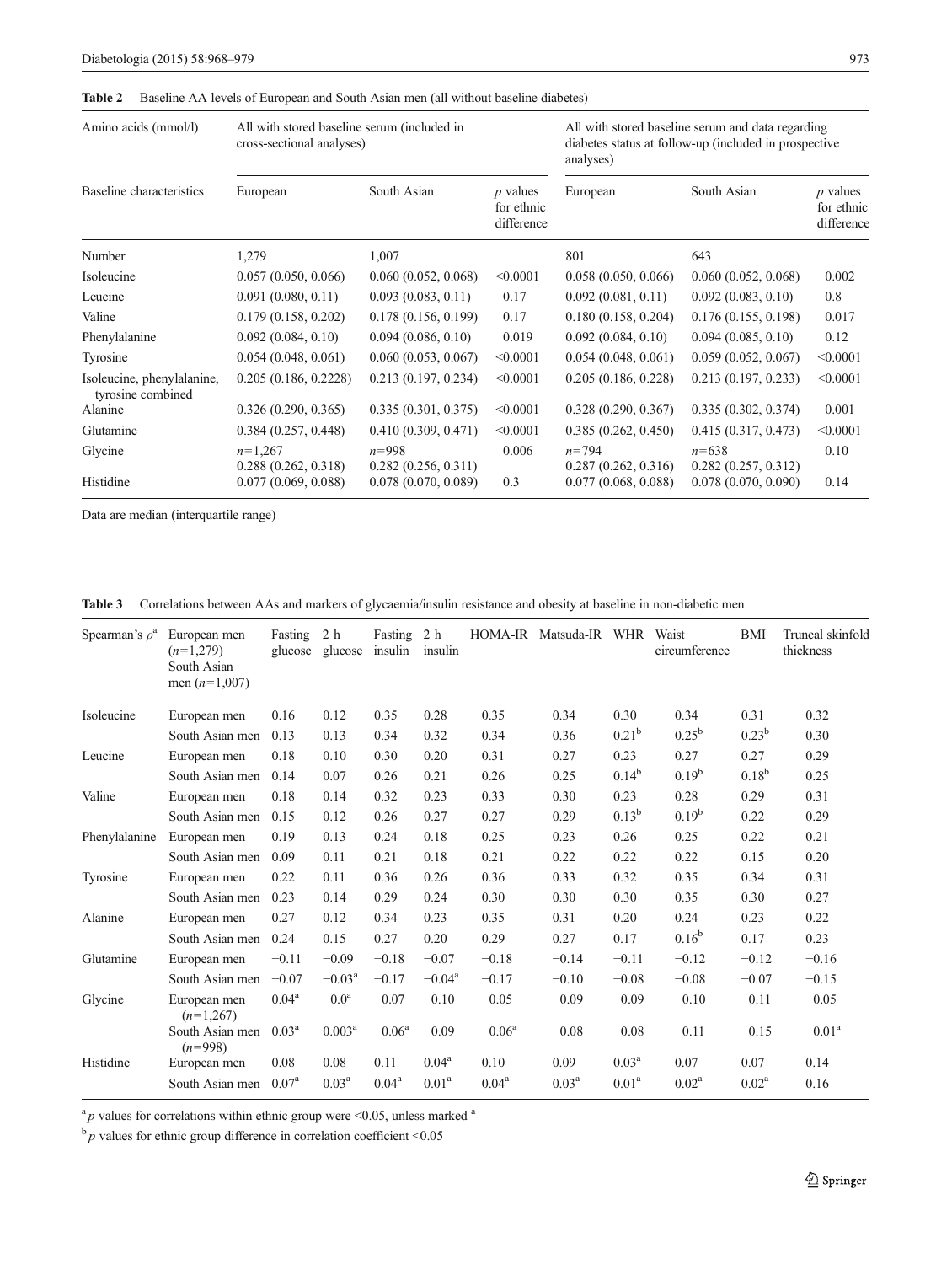<span id="page-6-0"></span>Table 4 Associations between AAs and incident diabetes

| OR per SD log-transformed<br>AA concentration |         | European men     | $p$ values         | South Asian men  | $p$ values          | $p$ values for interaction<br>ethnicity × AA |
|-----------------------------------------------|---------|------------------|--------------------|------------------|---------------------|----------------------------------------------|
| Isoleucine                                    | Model 1 | 1.48(1.20, 1.83) | $3 \times 10^{-4}$ | 1.58(1.30, 1.93) | $5 \times 10^{-6}$  | 0.7                                          |
|                                               | Model 2 | 1.27(1.02, 1.58) | 0.032              | 1.34(1.10, 1.65) | 0.004               | 0.6                                          |
|                                               | Model 3 | 1.09(0.94, 1.00) | 0.5                | 1.22(0.98, 1.51) | 0.069               | 0.7                                          |
|                                               | Model 4 | 1.09(0.87, 1.38) | 0.4                | 1.19(0.95, 1.48) | 0.13                | 0.6                                          |
|                                               | Model 5 | 1.21(0.97, 1.51) | 0.089              | 1.42(1.16, 1.75) | 0.001               | 0.3                                          |
| Leucine                                       | Model 1 | 1.30(1.10, 1.55) | 0.003              | 1.50(1.23, 1.82) | $6 \times 10^{-5}$  | 0.3                                          |
|                                               | Model 2 | 1.19(0.99, 1.43) | 0.071              | 1.34(1.10, 1.65) | 0.004               | 0.4                                          |
|                                               | Model 3 | 1.09(0.88, 1.34) | 0.4                | 1.31(1.06, 1.62) | 0.014               | 0.2                                          |
|                                               | Model 4 | 1.10(0.89, 1.35) | 0.4                | 1.22(0.98, 1.52) | 0.074               | 0.3                                          |
|                                               | Model 5 | 1.11(0.92, 1.35) | 0.3                | 1.36(1.11, 1.68) | 0.004               | 0.17                                         |
| Valine                                        | Model 1 | 1.29(1.06, 1.58) | 0.013              | 1.53(1.26, 1.84) | $1 \times 10^{-5}$  | 0.2                                          |
|                                               | Model 2 | 1.12(0.90, 1.38) | 0.3                | 1.35(1.11, 1.64) | 0.003               | 0.2                                          |
|                                               | Model 3 | 1.02(0.81, 1.28) | $0.9\,$            | 1.24(1.01, 1.54) | 0.044               | 0.3                                          |
|                                               | Model 4 | 1.00(0.80, 1.27) | 0.9                | 1.24(1.00, 1.54) | 0.052               | 0.3                                          |
|                                               | Model 5 | 1.04(0.84, 1.29) | 0.7                | 1.32(1.08, 1.62) | 0.007               | 0.14                                         |
| Phenylalanine                                 | Model 1 | 1.13(0.93, 1.37) | 0.2                | 1.36(1.12, 1.64) | 0.002               | 0.19                                         |
|                                               | Model 2 | 1.00(0.82, 1.22) | 1.0                | 1.19(0.98, 1.45) | 0.076               | $0.2\,$                                      |
|                                               | Model 3 | 0.91(0.74, 1.11) | 0.4                | 1.12(0.91, 1.37) | $0.3\,$             | 0.2                                          |
|                                               | Model 4 | 0.91(0.74, 1.12) | 0.4                | 1.08(0.88, 1.33) | 0.5                 | 0.2                                          |
|                                               | Model 5 | 0.97(0.80, 1.18) | 0.8                | 1.29(1.06, 1.57) | 0.011               | 0.054                                        |
| Tyrosine                                      | Model 1 | 1.44(1.17, 1.76) | $5 \times 10^{-4}$ | 1.92(1.57, 2.35) | $3 \times 10^{-10}$ | 0.049                                        |
|                                               | Model 2 | 1.22(0.98, 1.51) | 0.071              | 1.66(1.33, 2.03) | $5 \times 10^{-6}$  | 0.053                                        |
|                                               | Model 3 | 1.07(0.85, 1.35) | $0.6\,$            | 1.55(1.24, 1.93) | $1 \times 10^{-4}$  | 0.038                                        |
|                                               | Model 4 | 1.10(0.87, 1.39) | 0.4                | 1.47(1.17, 1.85) | 0.001               | 0.045                                        |
|                                               | Model 5 | 1.11(0.90, 1.39) | 0.3                | 1.56(1.26, 1.93) | $5 \times 10^{-5}$  | 0.047                                        |
| Alanine                                       | Model 1 | 1.27(1.03, 1.55) | 0.022              | 1.45(1.20, 1.75) | $1 \times 10^{-4}$  | 0.3                                          |
|                                               | Model 2 | 1.13(0.91, 1.39) | 0.3                | 1.31(1.08, 1.59) | 0.005               | 0.3                                          |
|                                               | Model 3 | 1.06(0.85, 1.33) | 0.6                | 1.21(0.99, 1.49) | 0.057               | 0.5                                          |
|                                               | Model 4 | 1.12(0.89, 1.40) | 0.3                | 1.15(0.94, 1.42) | 0.17                | 0.8                                          |
|                                               | Model 5 | 1.03(0.84, 1.28) | $0.8\,$            | 1.25(1.03, 1.51) | 0.025               | 0.2                                          |
| Glutamine                                     | Model 1 | 0.91(0.76, 1.09) | 0.3                | 0.82(0.70, 0.97) | 0.022               | 0.4                                          |
|                                               | Model 2 | 0.96(0.79, 1.16) | 0.6                | 0.86(0.73, 1.03) | 0.10                | 0.4                                          |
|                                               | Model 3 | 0.98(0.80, 1.19) | $\rm 0.8$          | 0.85(0.71, 1.03) | 0.091               | 0.2                                          |
|                                               | Model 4 | 0.94(0.77, 1.15) | 0.5                | 0.94(0.77, 1.14) | $0.5\,$             | 0.4                                          |
|                                               | Model 5 | 0.94(0.77, 1.15) | $0.6\,$            | 0.88(0.73, 1.05) | 0.15                | 0.6                                          |
| Glycine                                       | Model 1 | 0.77(0.63, 0.93) | 0.007              | 0.95(0.80, 1.12) | $0.5\,$             | $0.10\,$                                     |
|                                               | Model 2 | 0.78(0.64, 0.96) | 0.016              | 0.98(0.82, 1.17) | $\rm 0.8$           | $0.11\,$                                     |
|                                               | Model 3 | 0.75(0.61, 0.93) | $0.010\,$          | 0.99(0.82, 1.20) | $0.9\,$             | 0.047                                        |
|                                               | Model 4 | 0.76(0.61, 0.94) | 0.011              | 0.98(0.81, 1.19) | $0.8\,$             | 0.058                                        |
|                                               | Model 5 | 0.78(0.64, 0.96) | 0.019              | 0.96(0.80, 1.15) | 0.7                 | 0.13                                         |
| Histidine                                     | Model 1 | 0.98(0.82, 1.18) | 0.8                | 1.19(0.99, 1.43) | 0.062               | 0.15                                         |
|                                               | Model 2 | 0.94(0.78, 1.15) | 0.6                | 1.16(0.96, 1.41) | 0.13                | 0.15                                         |
|                                               | Model 3 | 0.93(0.75, 1.15) | 0.5                | 1.20(0.98, 1.46) | 0.084               | 0.077                                        |
|                                               | Model 4 | 0.93(0.75, 1.15) | 0.6                | 1.15(0.93, 1.42) | 0.2                 | 0.10                                         |
|                                               | Model 5 | 0.92(0.75, 1.12) | $0.4\,$            | 1.13(0.93, 1.38) | 0.2                 | 0.14                                         |
| Isoleucine, phenylalanine, tyrosine           | Model 1 | 1.39(1.14, 1.69) | 0.001              | 1.85(1.50, 2.29) | $1 \times 10^{-8}$  | 0.051                                        |
|                                               | Model 2 | 1.18(0.95, 1.46) | 0.13               | 1.54(1.23, 1.92) | $1 \times 10^{-4}$  | 0.083                                        |
|                                               | Model 3 | 1.02(0.81, 1.27) | $0.9\,$            | 1.39(1.10, 1.75) | 0.001               | 0.096                                        |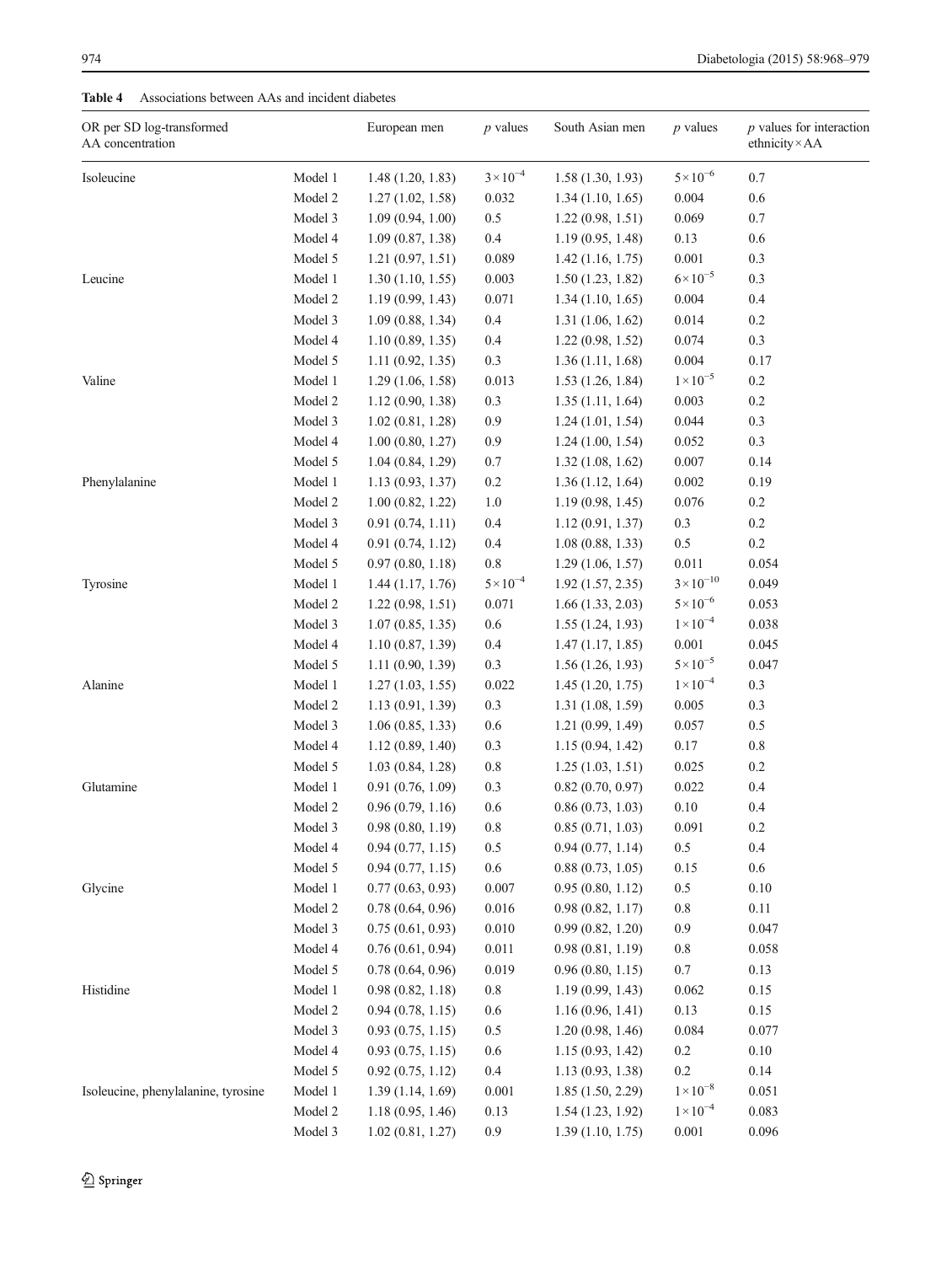| <b>Table 4</b> (continued)                    |         |                  |            |                  |                    |                                                     |
|-----------------------------------------------|---------|------------------|------------|------------------|--------------------|-----------------------------------------------------|
| OR per SD log-transformed<br>AA concentration |         | European men     | $p$ values | South Asian men  | $p$ values         | $p$ values for interaction<br>ethnicity $\times$ AA |
|                                               | Model 4 | 1.03(0.82, 1.29) | 0.8        | 1.32(1.04, 1.68) | 0.022              | 0.10                                                |
|                                               | Model 5 | 1.10(0.89, 1.36) | 0.4        | 1.57(1.26, 1.96) | $5 \times 10^{-5}$ | 0.029                                               |
| Branched chain + aromatic AAs                 | Model 1 | 1.36(1.13, 1.65) | 0.001      | 1.79(1.45, 2.20) | $5 \times 10^{-8}$ | 0.061                                               |
|                                               | Model 2 | 1.18(0.96, 1.45) | 0.11       | 1.51(1.21, 1.87) | $1 \times 10^{-5}$ | 0.10                                                |
|                                               | Model 3 | 1.04(0.83, 1.29) | 0.8        | 1.38(1.10, 1.73) | 0.006              | 0.12                                                |
|                                               | Model 4 | 1.05(0.84, 1.30) | 0.7        | 1.31(1.04, 1.66) | 0.023              | 0.13                                                |
|                                               | Model 5 | 1.10(0.89, 1.35) | 0.4        | 1.52(1.22, 1.89) | $2 \times 10^{-4}$ | 0.040                                               |

Model 1: adjusted for age

Model 2: adjusted for age, WHR and truncal skinfold thickness

Model 3: adjusted for age, WHR, truncal skinfold thickness, Matsuda-IR, HDL-cholesterol level and current smoking

Model 4: model 3 plus alcohol consumption

Model 5: adjusted for age, fasting glucose level and BMI (for comparison with the Framingham Offspring Study [[5\]](#page-10-0))

adjusted ORs per 1 SD increment in the log-transformed three-AA (isoleucine, phenylalanine and tyrosine) and five-AA (isoleucine, leucine, valine, phenylalanine and tyrosine) combinations were virtually identical and weak: 1.10 (0.89, 1.36) and 1.10 (0.89, 1.35). In contrast, the ORs were greater in South Asian men (1.57 [1.26, 1.96] and 1.52 [1.22, 1.89], respectively; Table [4](#page-6-0), model 5). In South Asian men, the ORs for the upper vs lowest quartile were 3.11 (1.71, 5.67) and 2.55 (1.46, 4.48) for the three- and five-AA combinations, respectively, with evidence of linear associations. The corresponding categorical associations for Europeans were weaker (ORs for the upper vs lower quartile 1.99 [1.07, 3.67] and 1.98 [1.05, 3.76], respectively) (ESM Table 1, model 5).

In aiming to predict incident diabetes, no improvements in the C statistic, NRI or IDI were observed in European men on the addition of tyrosine or either the three- or five-AA combination to models containing prespecified conventional risk factors. However, in South Asian men, the IDI and NRI significantly improved with the addition of tyrosine, although only discrimination (IDI) significantly improved with the addition of the three- and five-AA combinations (ESM Table 2).

Prospective analyses: AAs and ethnic differences in incidence of diabetes In age-adjusted models, South Asian men had a 3.18-fold (95% CI 2.46, 4.12,  $p=1.5\times10^{-18}$ ) greater risk of developing diabetes than European men (Fig. [1\)](#page-8-0). Additional adjustment for baseline tyrosine level reduced the ethnic difference in risk of diabetes to the greatest extent (OR 2.64 [2.02, 3.44]; 17% reduction). Adjustment for the prespecified combination of conventional risk factors reduced the ethnic OR to 2.10 (1.56, 2.82). Further adjustment for AAs modestly altered the ethnic difference in risk of diabetes; the addition of tyrosine to the full model led to the largest reduction in OR, to 1.99 (1.48, 2.69; 5% reduction) (Fig. [1](#page-8-0)).

Sensitivity analyses Sensitivity analyses that included adjustment for diet, physical activity or serum creatinine, or excluded participants with impaired fasting glucose or impaired glucose tolerance, produced similar results to those reported above. There were no significant age-adjusted interactions between the main South Asian subgroups (Punjabi Sikh, Hindu and Muslim) and AAs in association with incident diabetes (all interaction  $p$  values  $> 0.10$ ).

Prospective analyses using competing risks regression resulted in the loss of 23 cases of incident diabetes without dates of diagnosis, but demonstrated similar ethnic differences in the incidence of diabetes (age-adjusted subhazard ratio [SHR] for South Asian vs European participants 2.90 [2.33, 3.61]), which were again most markedly attenuated on the addition of baseline tyrosine (SHR 2.52 [2.00, 3.20]). Competing risks regression also demonstrated similar associations between AAs and incident diabetes, for example the ageadjusted SHR per SD log-transformed tyrosine in Europeans of 1.31 (1.05, 1.64) and in South Asians of 1.65 (1.44, 1.89).

#### Discussion

We report novel ethnicity-specific data regarding the associations between AAs and incident diabetes in over 19 years of follow-up. We demonstrate significant positive associations between baseline branched chain AAs, tyrosine and alanine and incident diabetes in middle-aged European men in accord with previous studies [[4](#page-10-0)–[9,](#page-10-0) [27\]](#page-10-0). In South Asian men, the same AAs, plus phenylalanine, were more strongly associated with incident diabetes compared with Europeans. In European men, obesity and insulin resistance, together with age, smoking, HDL-cholesterol level and alcohol consumption partially or completely accounted for the majority of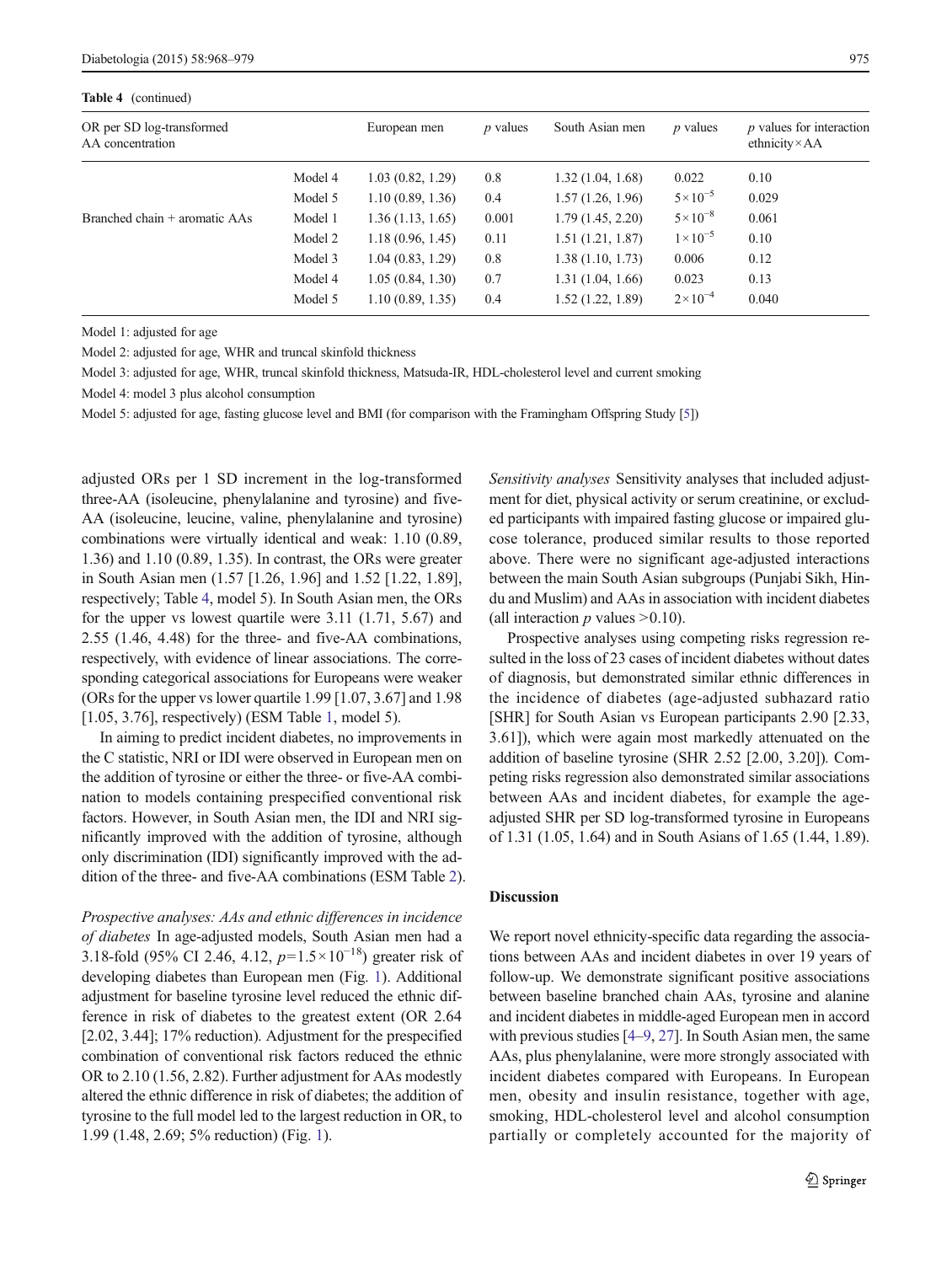<span id="page-8-0"></span>Fig. 1 ORs for ethnic differences in the incidence of diabetes in South Asian vs European men, adjusted for age and AAs, and for conventional risk factors and AAs. <sup>a</sup>Adjusted for age plus each AA or combination in turn. <sup>b</sup>Adjusted for age, WHR, truncal skinfold thickness, Matsuda-IR, HDL-cholesterol (HDL-C) level and current smoking, plus each AA or combination in turn

| OR adjusted for:                                                                                                                                                                                                                                                                                                                                                                                                                                                                                                                                                                                                                                                                  | OR (95% CI)                                                                                                                                                                                                                                                                                                                                                                                                                                                                                                                    |
|-----------------------------------------------------------------------------------------------------------------------------------------------------------------------------------------------------------------------------------------------------------------------------------------------------------------------------------------------------------------------------------------------------------------------------------------------------------------------------------------------------------------------------------------------------------------------------------------------------------------------------------------------------------------------------------|--------------------------------------------------------------------------------------------------------------------------------------------------------------------------------------------------------------------------------------------------------------------------------------------------------------------------------------------------------------------------------------------------------------------------------------------------------------------------------------------------------------------------------|
| Unadjusted<br>Age<br>Isoleucine <sup>a</sup><br>Leucine <sup>a</sup><br>Valinea<br>Phenylalanine <sup>a</sup><br>Tyrosine <sup>a</sup><br>Isoleucine, phenylalanine, tyrosine <sup>a</sup><br>Isoleucine, leucine, valine, phenylalanine, tyrosine <sup>a</sup><br>Alaninea<br>Glutamine <sup>a</sup><br>Glycine <sup>a</sup><br>Histidine <sup>a</sup><br>Age, WHR, truncal skinfold, Matsuda-IR, HDL-C, smoking<br><b>Isoleucine</b> <sup>b</sup><br>Leucineb<br>Valineb<br>Phenylalanineb<br><b>Tyrosine</b> <sup>b</sup><br>Isoleucine, phenylalanine, tyrosineb<br>Isoleucine, leucine, valine, phenylalanine, tyrosineb<br>Alanineb<br>Glutamineb<br>Glycineb<br>Histidineb | 3.32 (2.57, 4.28)<br>3.18(2.46, 4.12)<br>3.11(2.39, 4.04)<br>3.36(2.58, 4.36)<br>3.44(2.65, 4.48)<br>3.17(2.45, 4.11)<br>2.64(2.02, 3.44)<br>2.95 (2.27, 3.83)<br>3.18(2.45, 4.13)<br>3.10(2.39, 4.02)<br>3.32(2.55, 4.31)<br>3.17(2.44, 4.11)<br>3.20 (2.47, 4.14)<br>2.10 (1.56, 2.82)<br>2.14 (1.59, 2.89)<br>2.19 (1.63, 2.96)<br>2.20 (1.63, 2.99)<br>2.10 (1.56, 2.83)<br>1.99 (1.48, 2.69)<br>2.10 (1.56, 2.83)<br>2.16(1.60, 2.91)<br>2.10 (1.56, 2.83)<br>2.18 (1.61, 2.94)<br>2.11 (1.57, 2.84)<br>2.10 (1.56, 2.83) |
|                                                                                                                                                                                                                                                                                                                                                                                                                                                                                                                                                                                                                                                                                   | $\overline{2}$<br>3<br>4                                                                                                                                                                                                                                                                                                                                                                                                                                                                                                       |

associations between AAs incident diabetes. In contrast, in South Asian men, the adverse associations were, with the exception of phenylalanine, generally only moderately attenuated on adjustment for insulin resistance, smoking, HDLcholesterol, alcohol intake and creatinine level, and remained statistically significant. Tyrosine and the combination of branched chain and aromatic AAs were particularly strongly associated with incident diabetes even after multivariable adjustment in South Asian men. Adjustment for tyrosine made a small (approximately 5%) contribution to explaining the ethnic difference in the incidence of diabetes.

Cross-sectional associations at baseline between AAs and markers of insulin resistance and glycaemia generally followed the patterns observed for incident diabetes, with the exception of histidine, which was minimally associated with markers of insulin resistance in South Asian men. Associations between branched chain AAs and obesity, although present, were weaker in South Asian than European participants. The latter findings, together with the weaker attenuation of AA associations with incident diabetes, suggest that conventional measures may not capture the best indicators of diabetes risk in South Asian individuals.

Comparison with other studies Although it did not have European comparators and was only a small cross-sectional analysis, the study by Tai et al [[7](#page-10-0)] reported strong associations in South Asian and Chinese men of relatively low body weight between insulin resistance and branched chain and aromatic AAs and for a combination of isoleucine, leucine, phenylalanine, tyrosine and methionine. These associations were independent of dietary protein intake and BMI [[7](#page-10-0)]. This is compatible with our cross-sectional finding of weaker associations between obesity and branched chain AAs in South Asian men, suggesting that increases in these AA levels may be driven by insulin resistance to a greater extent than obesity in South Asian individuals or that measures of obesity may be less satisfactory in this population.

Another small cross-sectional study in younger (age 35– 45 years) Indian Asians living in India found strong correlations between isoleucine, leucine and phenylalanine and obesity in people with a high BMI both with and without type 2 diabetes, and lower correlations in those with a low BMI and no diabetes [[11](#page-10-0)]. There was no comparator group, so we cannot compare the relative strength of the correlations. However, these findings are not inconsistent with ours, in that we also found significant correlations between branched chain and aromatic amino acids and measures of obesity, albeit weaker in the South Asian than in the European participants.

The findings of the Framingham Offspring Study for three AAs and for five AAs in the lower risk random cohort sample adjusted for age, fasting glucose level and BMI are comparable with our findings for European men for the upper vs lower quartiles of AA levels (although the linear association is attenuated), but they somewhat understate the associations observed in the higher risk South Asian men in our study [[5\]](#page-10-0). We had anticipated that the findings in the European and South Asian participants in the SABRE Study would most closely resemble the Framingham random cohort. European SABRE participants had comparable baseline levels of glucose, insulin and obesity, but were younger, were less likely to be hypertensive and had lower triacylglycerol levels, perhaps explaining the somewhat weaker associations of AAs with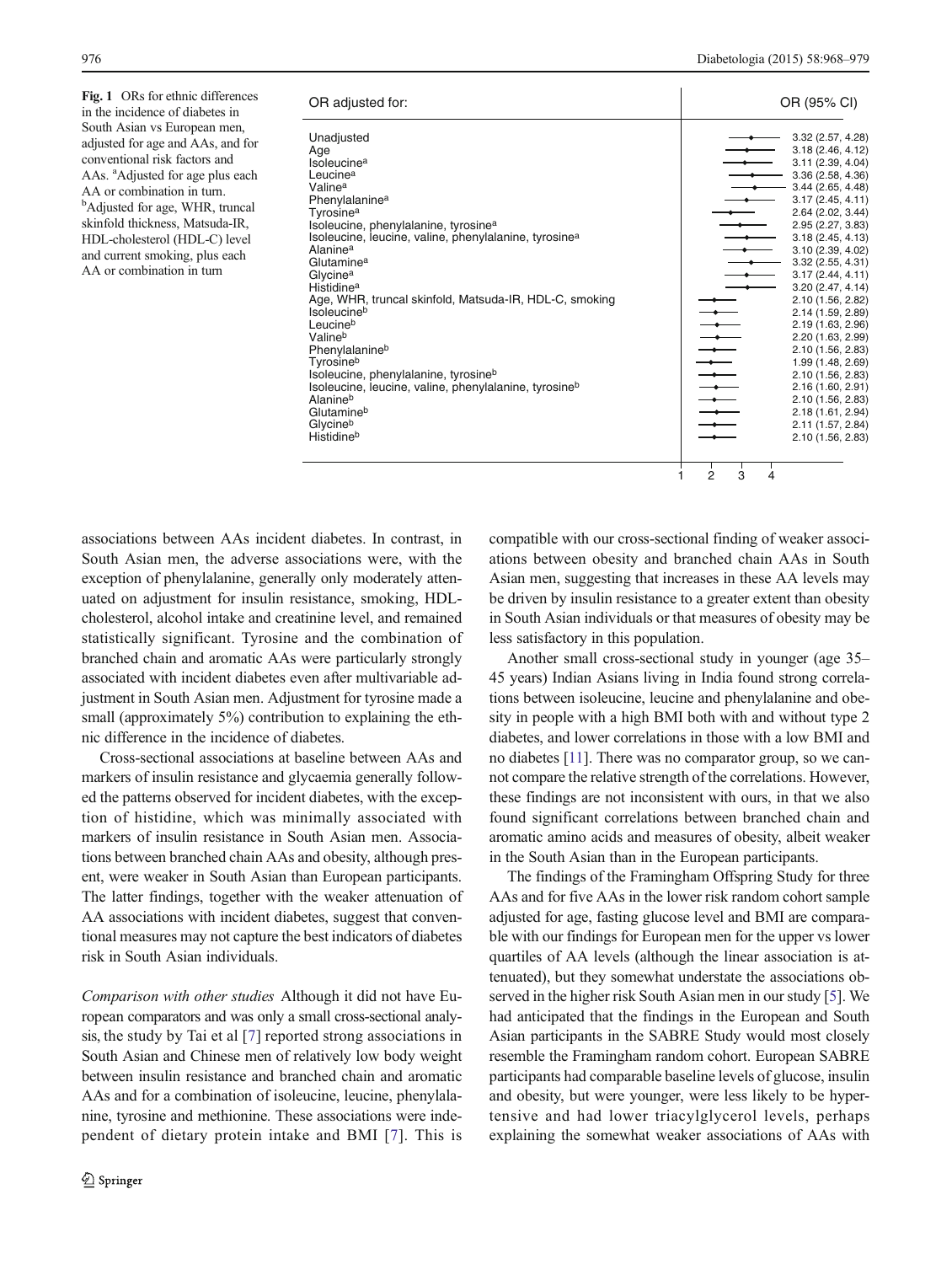incident diabetes compared with those observed in the Framingham random cohort. South Asian SABRE participants, who were also younger, were more centrally obese and had higher fasting glucose and insulin levels, but experienced similar triacylglycerol levels and less hypertension than the Framingham random cohort. Associations between AAs and incident diabetes in South Asian individuals more closely resembled the stronger associations seen in the Framingham replication cohort (Malmo Diet and Cancer cohort [[28\]](#page-10-0)) and Framingham high-risk propensity matched cases and controls, despite having markedly lower overall obesity (BMI) than the latter group [[5](#page-10-0)].

Possible mechanisms Branched chain and aromatic AAs have been associated with insulin-resistant states, including diabetes, in many other studies in populations of mostly European origin [[4](#page-10-0), [5](#page-10-0), [7,](#page-10-0) [9,](#page-10-0) [27](#page-10-0)]. Potential mechanisms include altered AA metabolism in the liver, kidneys, muscle or adipose tissue [\[29](#page-10-0)–[31\]](#page-11-0). Serum creatinine as a marker of renal function did not explain associations between AAs and incident diabetes, nor did adjustment for alcohol intake, although we did not have other baseline measures of liver function. Two recent studies in European adults suggest that altered branched chain and aromatic AA metabolism is associated with impaired insulin sen-sitivity prior to the development of hyperglycaemia [[26](#page-10-0), [32\]](#page-11-0). South Asian individuals have lower muscle mass and more hepatic fat than Europeans [\[33](#page-11-0)–[36](#page-11-0)]. Abdominal adipose tissue in South Asian individuals contains larger and more dysfunctional adipocytes [\[37](#page-11-0)]. It has also been suggested that increased AA levels may result from increased protein turnover in association with increased central obesity and reduced lean body mass [\[7](#page-10-0)]; this is a plausible, but untested, explanation for the increased levels of isoleucine, tyrosine, alanine and glutamine seen in our more centrally obese South Asian men.

It is not clear why associations between branched chain AAs and tyrosine and incident diabetes should be stronger in South Asian men. It is possible that this relates simply to the higher risk of baseline diabetes, but it is also possible that AA perturbations become more severe with a greater degree and/ or longer duration of insulin resistance.

It is notable that tyrosine levels were substantially higher in the South Asian men, whereas ethnic differences in other AA levels were less marked. This suggests that higher tyrosine levels may not be due solely to increased insulin resistance in South Asian individuals.

There were no significant differences in the associations between AAs and incident diabetes between the South Asian subgroups, who traditionally have different dietary practices, Hindus being mostly vegetarian and Muslims being omnivorous (non-pork) eaters, while Punjabi Sikhs have few dietary restrictions. Only five Muslim participants attended the baseline studies during Ramadan fasting. Although adjustment for self-reported dietary intake did not affect the associations between AAs and incident diabetes, studies of the associations between dietary intake and AA levels have shown large diurnal and circadian variations and highly variable individual responses to different dietary components [\[38](#page-11-0)–[42](#page-11-0)]. Further research is needed to understand the role of diet in the relationship between serum AA levels and risk of diabetes.

Strengths and limitations This is the first population-based study on AA profiles with a large number of South Asian migrants and native Europeans conducted in the same setting and with a lengthy follow-up. However, the study was conducted only in middle-aged men and the findings may not apply to women or other age groups.

Loss to follow-up occurred in approximately one-third of the participants, and while the baseline characteristics of the whole study group and those with follow-up data only were almost identical, it is likely that those lost to follow-up would be more at risk of developing diabetes and have more adverse outcomes, leading to a possible underestimation of the associations between AAs and incident diabetes. However, loss to follow-up did not differ by ethnicity, and it is unlikely that the strengths of the associations within ethnic groups would differ in those lost to follow-up.

We did not have baseline measures of hepatic function; hence we could not explore hepatic effects on AA levels and associations.

In addition, many associations have been compared within and between ethnic groups, and although the trends are consistent with previously published results in European populations, caution is needed in interpreting multiple comparisons.

Finally, comparisons of AA associations with incident diabetes within and between South Asian subgroups are based on small numbers and should be interpreted with caution.

Summary and conclusions Higher levels of isoleucine, phenylalanine, tyrosine, alanine and glutamine were observed in South Asian men. The associations between AAs and measures of obesity were generally less marked in the South Asian men. Levels of branched chain and aromatic AAs, particularly tyrosine, were adversely associated with incident diabetes to a greater extent in South Asian than in European men, even after adjustment for previously established risk factors, including insulin resistance and obesity. These findings suggest that higher branched chain and aromatic AAs, particularly tyrosine, may be a focus for identifying novel aetiological mechanisms and potential treatment targets for diabetes in South Asian individuals and may contribute to their excess risk of diabetes.

Acknowledgements The authors are grateful to the participants for their continued support and to all members of the SABRE Study Group for their contributions to the study design, study management, data collection and analyses.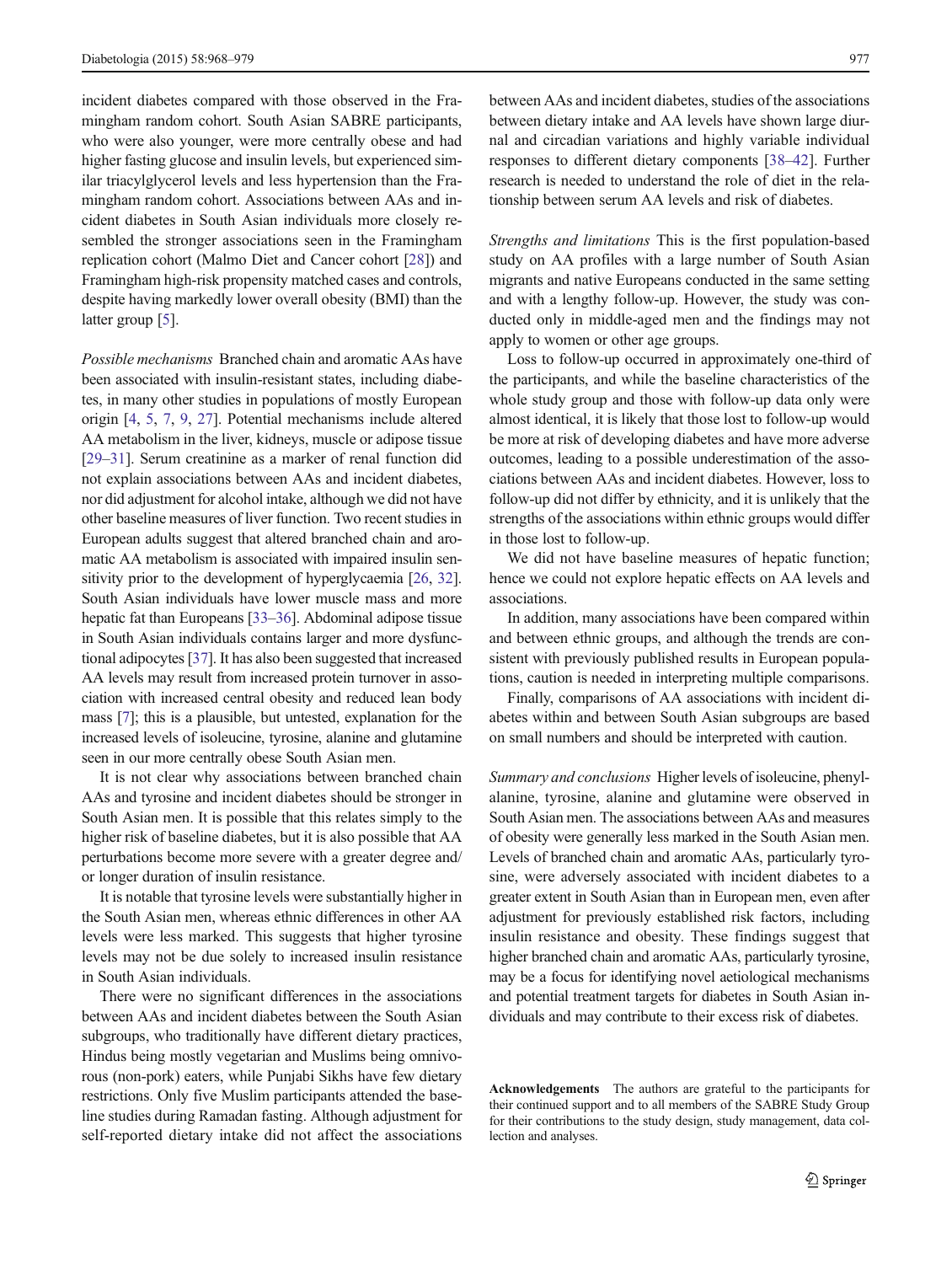<span id="page-10-0"></span>Funding The metabolomics analyses were funded by Diabetes UK (13/ 0004774). The SABRE Study was funded at baseline by the UK Medical Research Council, Diabetes UK and the British Heart Foundation, and at follow-up by the Wellcome Trust and British Heart Foundation. QW, PW, MA-K are supported by the Academy of Finland, the Sigrid Juselius Foundation and the Strategic Research Funding from the University of Oulu, Finland. NC and ADH receive support from the National Institute for Health Research University College London Hospitals Biomedical Research Centre. NGF is supported by the Medical Research Council Epidemiology Unit (MC\_UU\_12015/5). The SABRE Study Group is entirely independent from the funding bodies, who played no role in these analyses or in the decision to submit the manuscript for publication.

Duality of interest PW and MA-K are shareholders of Brainshake Ltd, a startup company offering NMR-based metabolite profiling. The other authors declare that there is no duality of interest associated with this manuscript.

Contribution statement TT drafted the manuscript and performed the statistical analyses. QW performed initial statistical analyses. PW and MA-K oversaw the AA quantification and contributed to the analysis and interpretation of the data, ADH, NS, NGF, IFG, PMM, SVE and NC contributed to the design and the acquisition of the data. All authors critically revised and approved the final manuscript. TT guarantees the work, had full access to all the data in the study and takes responsibility for the integrity of the data and the accuracy of the data analysis.

Open Access This article is distributed under the terms of the Creative Commons Attribution License which permits any use, distribution, and reproduction in any medium, provided the original author(s) and the source are credited.

#### References

- 1. Shaw JE, Sicree RA, Zimmet PZ (2010) Global estimates of the prevalence of diabetes for 2010 and 2030. Diabetes Res Clin Pract 87:4–14
- 2. Anand SS, Yusuf S, Vuksan Vet al (2000) Differences in risk factors, atherosclerosis, and cardiovascular disease between ethnic groups in Canada: the Study of Health Assessment and Risk in Ethnic groups (SHARE). Lancet 356:279–284
- 3. Tillin T, Hughes AD, Godsland IF et al (2013) Insulin resistance and truncal obesity as important determinants of the greater incidence of diabetes in Indian Asians and African Caribbeans compared with Europeans: the Southall And Brent REvisited (SABRE) cohort. Diabetes Care 36:383–393
- 4. Newgard CB, An J, Bain JR et al (2009) A branched-chain amino acid-related metabolic signature that differentiates obese and lean humans and contributes to insulin resistance. Cell Metab 9:311–326
- 5. Wang TJ, Larson MG, Vasan RS et al (2011) Metabolite profiles and the risk of developing diabetes. Nat Med 17:448–453
- 6. Magnusson M, Lewis GD, Ericson U et al (2012) A diabetespredictive amino acid score and future cardiovascular disease. Eur Heart J 34:1982–1989
- 7. Tai ES, Tan ML, Stevens RD et al (2010) Insulin resistance is associated with a metabolic profile of altered protein metabolism in Chinese and Asian-Indian men. Diabetologia 53:757–767
- 8. Floegel A, Stefan N, Yu Z et al (2012) Identification of serum metabolites associated with risk of type 2 diabetes using a targeted metabolomic approach. Diabetes 62:639–648
- 9. Huffman KM, Shah SH, Stevens RD et al (2009) Relationships between circulating metabolic intermediates and insulin action in overweight to obese, inactive men and women. Diabetes Care 32:1678– 1683
- 10. Stancakova A, Civelek M, Saleem NK et al (2012) Hyperglycemia and a common variant of GCKR are associated with the levels of eight amino acids in 9,369 Finnish men. Diabetes 61:1895–1902
- 11. Gogna N, Krishna M, Oommen AM, Dorai K (2015) Investigating correlations in the altered metabolic profiles of obese and diabetic subjects in a South Indian Asian population using an NMR-based metabolomic approach. Mol Biosyst 11:595–606
- 12. Tillin T, Forouhi NG, McKeigue PM, Chaturvedi N (2010) Southall And Brent REvisited: Cohort profile of SABRE, a UK populationbased comparison of cardiovascular disease and diabetes in people of European, Indian Asian and African Caribbean origins. Int J Epidemiol 41:33–42
- 13. Baecke JA, Burema J, Frijters JE (1982) A short questionnaire for the measurement of habitual physical activity in epidemiological studies. Am J Clin Nutr 36:936–942
- 14. World Health Organization (1999) Definition, diagnosis and classification of diabetes mellitus and its complications. Part 1: diagnosis and classification of diabetes mellitus. WHO, Geneva
- 15. Levy JC, Matthews DR, Hermans MP (1998) Correct homeostasis model assessment (HOMA) evaluation uses the computer program. Diabetes Care 21:2191–2192
- 16. Matsuda M, DeFronzo RA (1999) Insulin sensitivity indices obtained from oral glucose tolerance testing: comparison with the euglycemic insulin clamp. Diabetes Care 22:1462–1470
- 17. DeFronzo RA, Matsuda M (2010) Reduced time points to calculate the composite index. Diabetes Care 33:e93
- 18. Soininen P, Kangas AJ, Wurtz P et al (2009) High-throughput serum NMR metabonomics for cost-effective holistic studies on systemic metabolism. Analyst 134:1781–1785
- 19. Kettunen J, Tukiainen T, Sarin AP et al (2012) Genome-wide association study identifies multiple loci influencing human serum metabolite levels. Nat Genet 44:269–276
- 20. Inouye M, Kettunen J, Soininen P et al (2010) Metabonomic, transcriptomic, and genomic variation of a population cohort. Mol Syst Biol 6:441
- 21. Fisher R (1921) On the probable error of a coefficient deduced from a small sample. Metron 1:3–32
- 22. Morgan MY, Marshall AW, Milsom JP, Sherlock S (1982) Plasma amino-acid patterns in liver disease. Gut 23:362–370
- 23. Newsom R (2010) Comparing the predictive powers of survival models using Harrell's C or Somers' D. Stata J 10:339–358
- 24. Pencina MJ, Agostino RBD, Agostino RBD, Vasan RS (2008) Evaluating the added predictive ability of a new marker: from area under the ROC curve to reclassification and beyond. Stat Med 27:157–172
- 25. Fine JP, Gray R (1999) A proportional hazards model for the subdistribution of a competing risk. J Am Stat Assoc 94:496–509
- 26. Wurtz P, Soininen P, Kangas AJ et al (2013) Branched-chain and aromatic amino acids are predictors of insulin resistance in young adults. Diabetes Care 36:648–655
- 27. Fiehn O, Garvey WT, Newman JW, Lok KH, Hoppel CL, Adams SH (2010) Plasma metabolomic profiles reflective of glucose homeostasis in non-diabetic and type 2 diabetic obese African-American women. PLoS ONE 5:e15234
- 28. Persson M, Nilsson JA, Nelson JJ, Hedblad B, Berglund G (2007) The epidemiology of Lp-PLA(2): distribution and correlation with cardiovascular risk factors in a population-based cohort. Atherosclerosis 190:388–396
- 29. Krebs M, Krssak M, Bernroider E et al (2002) Mechanism of amino acid-induced skeletal muscle insulin resistance in humans. Diabetes 51:599–605